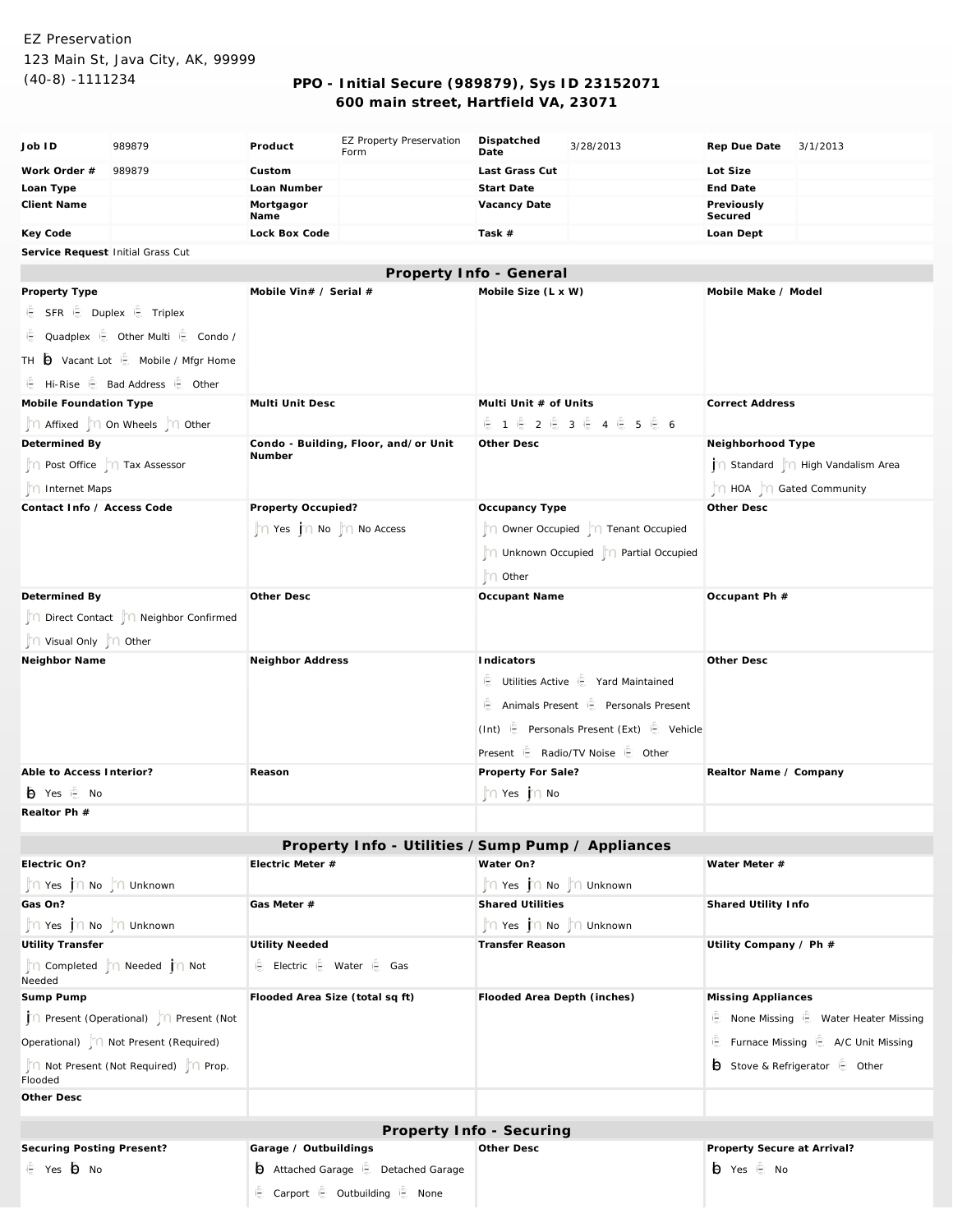|                                                                  | ie Other                                                               |                                            |                                         |  |  |  |
|------------------------------------------------------------------|------------------------------------------------------------------------|--------------------------------------------|-----------------------------------------|--|--|--|
| Describe                                                         | Property Secure at Dept?                                               | Describe                                   | Lockbox Present?                        |  |  |  |
|                                                                  | iii Yes i <sup>6</sup> No                                              |                                            | → Yes (Front Door) ( Yes (Rear Door)    |  |  |  |
|                                                                  |                                                                        |                                            | ie Yes (Other Door) ie No               |  |  |  |
| Property Info - Pool/Spa                                         |                                                                        |                                            |                                         |  |  |  |
| Pool/Spa Present?                                                | Type                                                                   | Pool/Spa Size - L x W                      | Pool/Spa Water Depth - inches           |  |  |  |
| ie Yes io No                                                     | i <sup>6</sup> In-Ground (Unsecure) i <sup>6</sup> In-Ground           |                                            |                                         |  |  |  |
|                                                                  | (Secure) <b>E</b> Above-Ground (Unsecure)                              |                                            |                                         |  |  |  |
|                                                                  | Above-Ground (Secure) is Spa                                           |                                            |                                         |  |  |  |
|                                                                  | (Unsecure) is Spa (Secure)                                             |                                            |                                         |  |  |  |
| How is Pool/Spa Secured?                                         | Other Desc                                                             | How Should Pool/Spa be Secured?            | Other Desc                              |  |  |  |
| ie Stretch Cover ie Boarded ie Locked                            |                                                                        | ie Stretch Cover ie Board ie Lock          |                                         |  |  |  |
| Gate/Fence is Other                                              |                                                                        | Gate/Fence is Other                        |                                         |  |  |  |
|                                                                  |                                                                        | Property Info - Damages                    |                                         |  |  |  |
| Property Damages (Int)?                                          | Damage Location                                                        | Den / Family Desc<br>mold                  | Bedroom Desc                            |  |  |  |
| n Yes no                                                         | Den / Family & Bedroom                                                 |                                            |                                         |  |  |  |
|                                                                  | <b>● Bathroom ● Dining ● Kitchen</b>                                   |                                            |                                         |  |  |  |
|                                                                  | <b>€ Hall € Basement € Attic</b>                                       |                                            |                                         |  |  |  |
|                                                                  | Garage is Outbuilding is Other                                         |                                            |                                         |  |  |  |
| Bathroom Desc                                                    | Dining Desc                                                            | Kitchen Desc                               | Hall Desc                               |  |  |  |
| <b>Basement Desc</b>                                             | <b>Attic Desc</b>                                                      | Garage Desc                                | Outbuilding Desc                        |  |  |  |
| Other Desc                                                       | Describe                                                               | Other Desc                                 | Eyeball Estimate to Repair              |  |  |  |
|                                                                  | <b><i>€</i></b> Freeze <i><b>€</b> Vandalism <b><i>€</i></b> Theft</i> |                                            | 5 \$0-\$500 € \$501-\$1,000 € \$1,001 - |  |  |  |
|                                                                  | Graffiti i Mortgager Abuse i Fire /                                    |                                            | \$2,000 6 \$2,001 - \$5,000 6 Over      |  |  |  |
|                                                                  | Smoke $\oplus$ Water $\oplus$ Wind $\oplus$ Tornado                    |                                            | \$5,000                                 |  |  |  |
|                                                                  | E Hail E Earthquake E Hurricane                                        |                                            |                                         |  |  |  |
|                                                                  | <b>€ Flood € Other</b>                                                 |                                            |                                         |  |  |  |
| Property Damages (Ext)?                                          | Damage Location                                                        | Roof Desc                                  | Siding / Brick Desc                     |  |  |  |
| $\mathbb{T} \cap$ Yes $\mathbb{T} \cap$ No                       | ie Roof ie Siding / Brick ie Soffit /                                  |                                            |                                         |  |  |  |
|                                                                  | Fascia i Structural i Garage                                           |                                            |                                         |  |  |  |
|                                                                  | ie Outbuilding ie Other                                                |                                            |                                         |  |  |  |
| Soffit / Fascia Desc                                             | <b>Structural Desc</b>                                                 | Garage Desc                                | Outbuilding Desc                        |  |  |  |
| Other Desc                                                       | Describe                                                               | Other Desc                                 | Eyeball Estimate to Repair              |  |  |  |
|                                                                  | <b><i>€</i></b> Freeze <i><b>€</b> Vandalism <b><i>€</i></b> Theft</i> |                                            | 1 \$0-\$500 € \$501-\$1,000 € \$1,001 - |  |  |  |
|                                                                  |                                                                        |                                            | \$2,000 6 \$2,001 - \$5,000 6 Over      |  |  |  |
|                                                                  | Roof Leak $\oplus$ Inactive Roof Leak $\oplus$ Fire /                  |                                            | \$5,000                                 |  |  |  |
|                                                                  | Smoke $\oplus$ Water $\oplus$ Wind $\oplus$ Tornado                    |                                            |                                         |  |  |  |
|                                                                  |                                                                        |                                            |                                         |  |  |  |
|                                                                  | i <b>i</b> Flood i <b>i</b> Other                                      |                                            |                                         |  |  |  |
| Visible Evidence of Pest<br>damage/Infestation                   | Type of Pest                                                           | Other Desc                                 | <b>Treatment Completed</b>              |  |  |  |
| $\parallel$ $\cap$ Yes $\parallel$ $\cap$ No                     | <b><i>€</i></b> WDO <i><b>€</b> Rodent <b><i>€</i></b> Other</i>       |                                            | n Yes jn No                             |  |  |  |
| Reason for Not Completing                                        |                                                                        |                                            |                                         |  |  |  |
|                                                                  |                                                                        |                                            |                                         |  |  |  |
|                                                                  | Other Desc                                                             | Property Info - Hazards                    |                                         |  |  |  |
| Mold Area Source(s)<br>Active Roof Leak   Inactive Roof Leak     | fjfjf                                                                  | Mold Area Size(s)<br>10x10                 | Mold Present?<br>n Yes no               |  |  |  |
| E Freeze E Plumbing Damage E Open                                |                                                                        |                                            |                                         |  |  |  |
|                                                                  |                                                                        |                                            |                                         |  |  |  |
| to Weather [ Inactive Sump Pump                                  |                                                                        |                                            |                                         |  |  |  |
| ie Missing Sump Pump ie Flooded                                  |                                                                        |                                            |                                         |  |  |  |
| Property $\oplus$ Poor Drainage $\ominus$ Other<br>Mold Location |                                                                        | Misc Hazards                               |                                         |  |  |  |
| <b>D</b> Den / Family $\oplus$ Bedroom                           | Other Desc                                                             | $\mathbb{M} \cap$ Yes $\mathbb{M} \cap$ No | Work Completed<br>n Yes no              |  |  |  |
|                                                                  |                                                                        |                                            |                                         |  |  |  |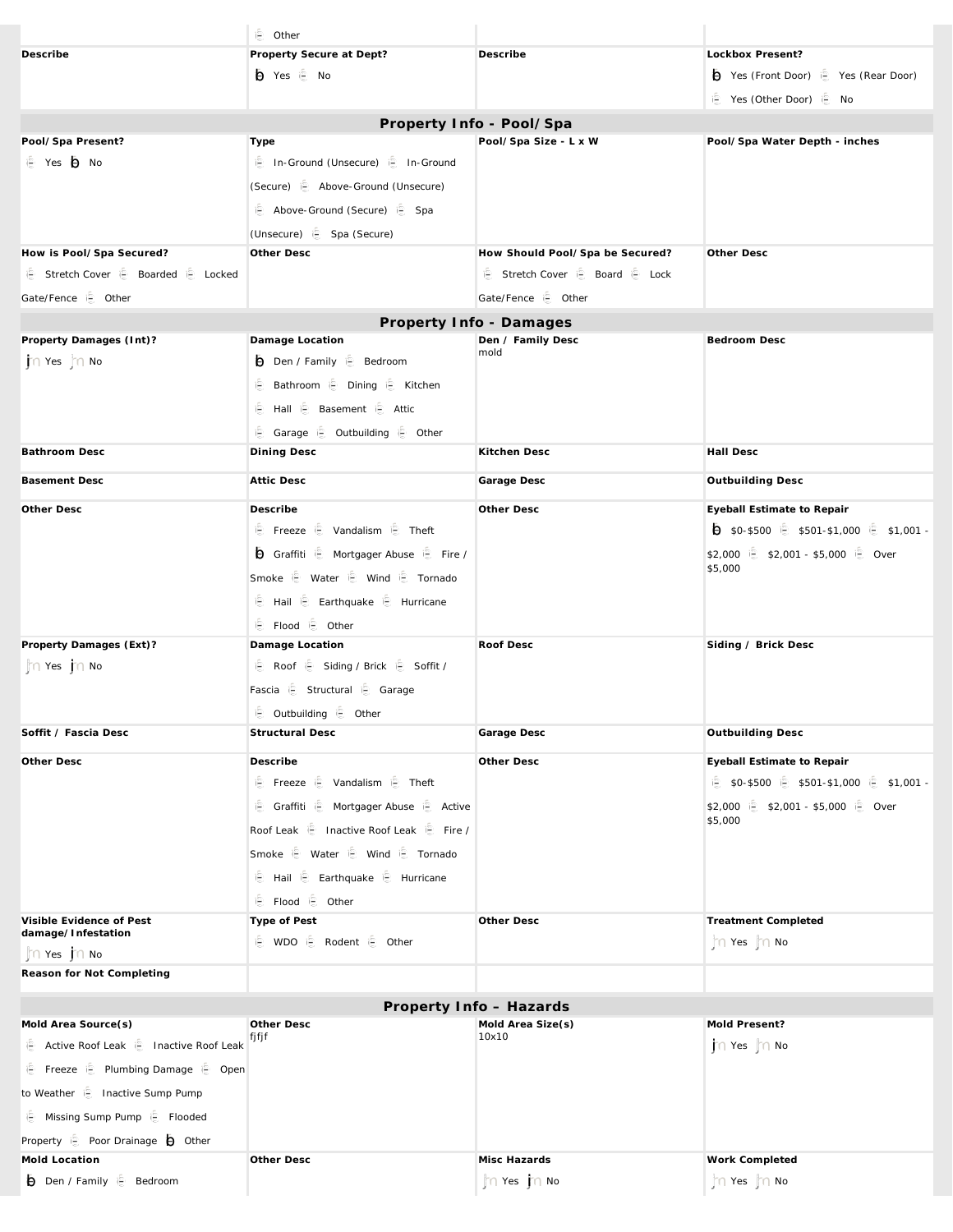| i Bathroom i Dining i Kitchen                                                                                                                          |                                                            |                                                                                                                            |                                                            |  |  |  |
|--------------------------------------------------------------------------------------------------------------------------------------------------------|------------------------------------------------------------|----------------------------------------------------------------------------------------------------------------------------|------------------------------------------------------------|--|--|--|
| ie Hall ie Basement ie Attic                                                                                                                           |                                                            |                                                                                                                            |                                                            |  |  |  |
| ie Garage ie Outbuilding ie Other                                                                                                                      |                                                            |                                                                                                                            |                                                            |  |  |  |
| Reason Not Completed                                                                                                                                   | Deteriorating Paint                                        | Locations                                                                                                                  | <b>Additional Comments</b>                                 |  |  |  |
|                                                                                                                                                        | Exterior is Interior                                       | side                                                                                                                       |                                                            |  |  |  |
|                                                                                                                                                        |                                                            | Property Info - Violations & CC Status                                                                                     |                                                            |  |  |  |
| Violations/Notices Present?                                                                                                                            | Posted By                                                  | Contact Info                                                                                                               | Posted Date                                                |  |  |  |
| i <sup></sup> Yes <b>i</b> No                                                                                                                          |                                                            |                                                                                                                            |                                                            |  |  |  |
| Required Cure Date                                                                                                                                     | Reason for Violation/Notice                                | Property in CC?                                                                                                            | Describe                                                   |  |  |  |
|                                                                                                                                                        |                                                            | io Yes ie No                                                                                                               |                                                            |  |  |  |
| Other Property Information Section<br>Comments                                                                                                         |                                                            |                                                                                                                            |                                                            |  |  |  |
| hdflaksdj                                                                                                                                              |                                                            |                                                                                                                            |                                                            |  |  |  |
| System Functionalities Required?                                                                                                                       | Cooling/Air-Conditioner                                    | Property Info - Systems Functionality<br>Is HVAC tested and functional?                                                    | <b>Cooling Notes</b>                                       |  |  |  |
| $\mathbb{T} \cap$ Yes $\mathbb{T} \cap$ No                                                                                                             |                                                            |                                                                                                                            |                                                            |  |  |  |
| Heating/Furnace                                                                                                                                        | <b>Heating Notes</b>                                       | HVAC System duct                                                                                                           | HVAC System duct Notes                                     |  |  |  |
| n Damaged for Missing for N/A for Ok                                                                                                                   |                                                            | jn Damaged ijn Missing jn N/A jn Ok                                                                                        |                                                            |  |  |  |
| <b>Electrical Wirings</b>                                                                                                                              | Other                                                      | Other                                                                                                                      | Is Electric supply tested and functional                   |  |  |  |
| n Damaged for Missing for N/A for Ok                                                                                                                   | ∬़∩ Damaged  jn Missing  jn N/A  jn Ok                     | ∬़∩ Damaged  ]∩ Missing  ]़∩ N/A  ]∩ Ok                                                                                    | In Yes In No In N/A                                        |  |  |  |
| <b>Electrical Wirings Notes</b>                                                                                                                        | Stove/Range/Oven                                           | Are built-in appliances tested and                                                                                         | <b>Stove Notes</b>                                         |  |  |  |
|                                                                                                                                                        | $\int$ n Damaged $\int$ n Missing $\int$ n N/A $\int$ n Ok | functional<br>∬़∩ Yes  j̇̃∩ No  j̇̃∩ N/A                                                                                   |                                                            |  |  |  |
| Kitchen Cabinets                                                                                                                                       | Kitchen Cabinets                                           | Kitchen Notes                                                                                                              | Water Heater                                               |  |  |  |
| ∬ा Damaged  ा Missing  ा N/A  ा Ok                                                                                                                     | ी∩ Damaged  ो∩ Missing  ो∩ N/A  ो∩ Ok                      |                                                                                                                            | ∬़ी Damaged  ∏़ी Missing  ∏ी N/A  ∏ी Ok                    |  |  |  |
| Is the water heater functional                                                                                                                         | <b>Water Notes</b>                                         | Sewer/Septic System                                                                                                        | Toilet                                                     |  |  |  |
| $\int f \cap Yes \int f \cap No \int f \cap N/A$                                                                                                       |                                                            | n Damaged n Missing n N/A n Ok                                                                                             | ी∏ा Damaged  ाि Missing  ाि N/A  ाि Ok                     |  |  |  |
| Other                                                                                                                                                  | Sanitary & Plumbing system functional                      | Sewer Notes                                                                                                                | Roof                                                       |  |  |  |
| $\lim_{n\to\infty}$ Damaged $\lim_{n\to\infty}$ Missing $\lim_{n\to\infty}$ N/A $\lim_{n\to\infty}$ Ok $\lim_{n\to\infty}$ Yes $\lim_{n\to\infty}$ N/A |                                                            |                                                                                                                            | $\int$ n Damaged $\int$ n Missing $\int$ n N/A $\int$ n Ok |  |  |  |
| Other                                                                                                                                                  | Is roofing in acceptable                                   | Roof Notes                                                                                                                 | Plumbing Notes                                             |  |  |  |
| ្វ៉ាំ្យា Damaged ដ្ឋិញ Missing ដ្ឋិញ N/A ដ្ឋិញ Ok   ដ្ឋិញ Yes ដ្ឋិញ No ដ្ឋិញ N/A                                                                       |                                                            |                                                                                                                            |                                                            |  |  |  |
| Plumbing                                                                                                                                               | Sink                                                       | Other                                                                                                                      | Is Water supply tested and functional                      |  |  |  |
|                                                                                                                                                        |                                                            | NA Damaged װֹן Missing װֹן NA  jn Ok   יָה Damaged  jn Missing  jn N/A  jn Ok   יָה Damaged  jn N/A  jn Yes  jn No  jn N/A |                                                            |  |  |  |
| Work Completion Info                                                                                                                                   |                                                            |                                                                                                                            |                                                            |  |  |  |
| Trip Charge Only                                                                                                                                       | Reason                                                     | Other Desc                                                                                                                 |                                                            |  |  |  |
| n Yes jn No                                                                                                                                            | n Bid Only n Conveyed n Occupied                           |                                                                                                                            |                                                            |  |  |  |
|                                                                                                                                                        | n Other                                                    |                                                                                                                            |                                                            |  |  |  |
| Work Completion - Lockwork                                                                                                                             |                                                            |                                                                                                                            |                                                            |  |  |  |
| Lockwork                                                                                                                                               | If Requested and Not Completed,                            | BACFSC SACC Auth Required?                                                                                                 | <b>SACC Contacted Date</b>                                 |  |  |  |
| <b>O</b> Completed iE Needed iE Not                                                                                                                    | Reason                                                     | n Yes no                                                                                                                   | 06/05/2013                                                 |  |  |  |
| Needed in Not Ordered                                                                                                                                  |                                                            |                                                                                                                            |                                                            |  |  |  |
| <b>SACC Contacted Time</b>                                                                                                                             | SACC Emp Name                                              | SACC Auth / Denial Code                                                                                                    | # of Lock(s) Completed                                     |  |  |  |
| 12:00 am                                                                                                                                               | gdfkgjslkdjflk                                             | 6546546546                                                                                                                 | ●1 卷 2 卷 3 卷 4 卷 5 卷 6                                     |  |  |  |
|                                                                                                                                                        |                                                            |                                                                                                                            | € 7 € 8 € 9 € 10                                           |  |  |  |
| Lockbox Installed?                                                                                                                                     | Lockbox Code                                               | Location                                                                                                                   | Other Desc                                                 |  |  |  |
| $\Gamma$ Yes $\Gamma$ No                                                                                                                               | 1234                                                       | n Front near n Side nother                                                                                                 |                                                            |  |  |  |
| Lockwork Needed                                                                                                                                        | Other Desc                                                 |                                                                                                                            |                                                            |  |  |  |
| E Knob E Lock & Deadbolt                                                                                                                               |                                                            |                                                                                                                            |                                                            |  |  |  |
| <b>E</b> Deadbolt <b>E</b> Padlock <b>E</b> Padlock &                                                                                                  |                                                            |                                                                                                                            |                                                            |  |  |  |
| Hasp is Slide Lock (Pair) is Window Lock                                                                                                               |                                                            |                                                                                                                            |                                                            |  |  |  |
| Lockbox is Other                                                                                                                                       |                                                            |                                                                                                                            |                                                            |  |  |  |
| Work Completion - Boarding/Reglazing/Repair                                                                                                            |                                                            |                                                                                                                            |                                                            |  |  |  |
| Boarding                                                                                                                                               | If Requested and Not Completed,                            | # of Openings                                                                                                              | Reglazing / Repair                                         |  |  |  |
| Completed E Needed O Not                                                                                                                               | Reason                                                     | €1 € 2 € 3 € 4 € 5 € 6                                                                                                     | Completed E Needed <b>O</b> Not                            |  |  |  |
| Needed ie Not Ordered                                                                                                                                  |                                                            | <b>€7 €8 €9 € 10</b>                                                                                                       | Needed <a> E<br/> Not Ordered</a>                          |  |  |  |
| If Requested and Not Completed,                                                                                                                        | # of Openings                                              |                                                                                                                            |                                                            |  |  |  |
| Reason                                                                                                                                                 | <b>色1 色2 色3 色4 色5 色6</b>                                   |                                                                                                                            |                                                            |  |  |  |
|                                                                                                                                                        |                                                            |                                                                                                                            |                                                            |  |  |  |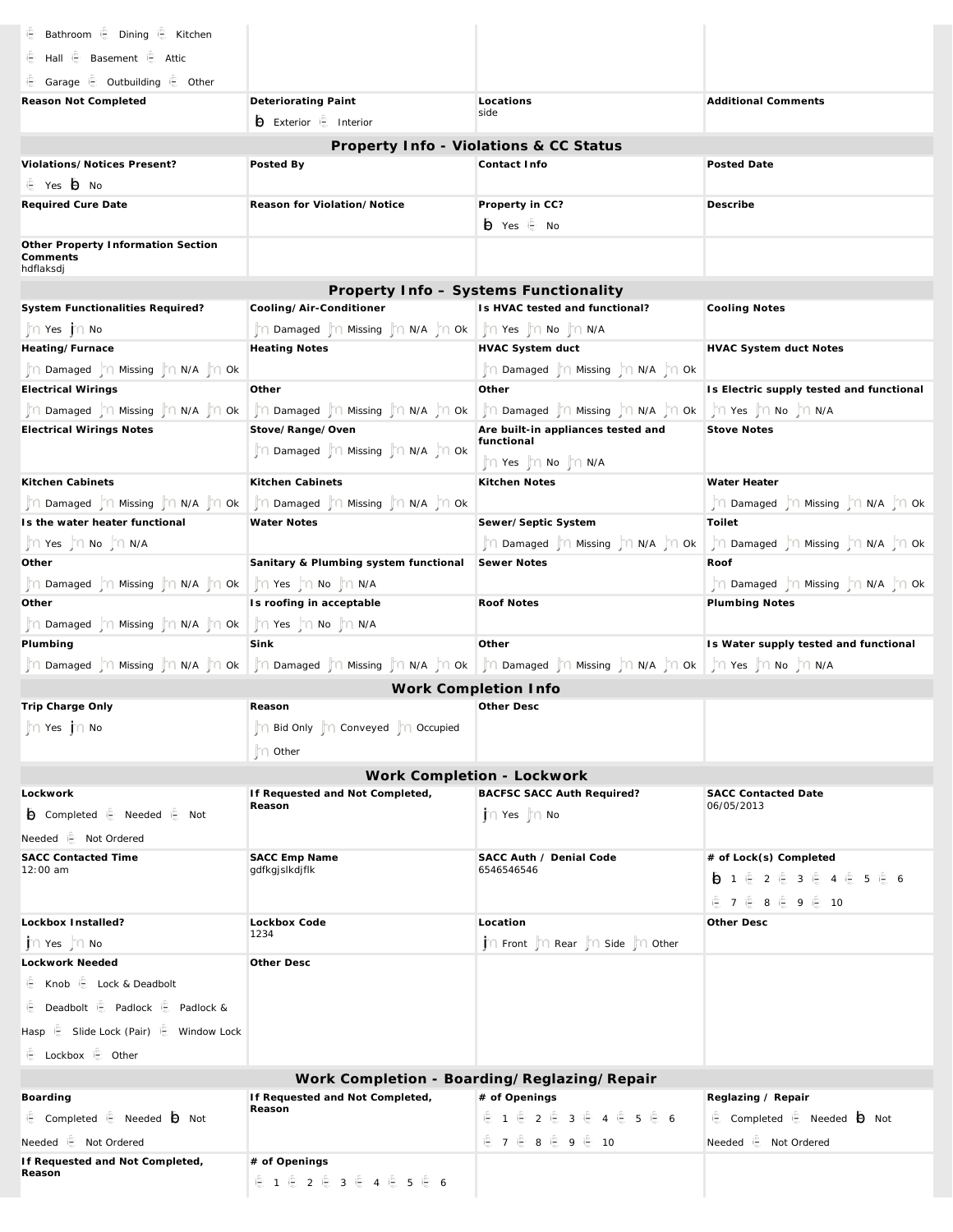|                                                 | € 7 € 8 € 9 € 10                                            |                                          |                                                                                                                                                 |  |  |
|-------------------------------------------------|-------------------------------------------------------------|------------------------------------------|-------------------------------------------------------------------------------------------------------------------------------------------------|--|--|
| Work Completion - Winterization                 |                                                             |                                          |                                                                                                                                                 |  |  |
| Winterization                                   | If Requested and Not Completed,<br>Reason                   | Other Desc                               | Type                                                                                                                                            |  |  |
| <b>b</b> Completed it Needed it Not             | Out of Season     Previous Intact                           |                                          | n Dry no Wet no Steam no Radiant                                                                                                                |  |  |
| Needed i <b>e</b> Not Ordered                   | n Frozen   n Plumbing Missing/Damaged                       |                                          |                                                                                                                                                 |  |  |
|                                                 | n Other                                                     |                                          |                                                                                                                                                 |  |  |
| Water Shut-Off                                  | Other Desc                                                  | Held Pressure?                           | If No, Reason                                                                                                                                   |  |  |
| n Meter n Main n Street n Other                 |                                                             | $\Gamma$ Yes $\Gamma$ No                 |                                                                                                                                                 |  |  |
| Obvious Damage                                  | Describe Damages                                            | Type                                     | Other Desc                                                                                                                                      |  |  |
| $\ln$ Yes $\ln$ No                              |                                                             | n Dry n Wet n Steam n Radiant            |                                                                                                                                                 |  |  |
|                                                 |                                                             | n Other                                  |                                                                                                                                                 |  |  |
|                                                 |                                                             | Work Completion - Yard Maintenance       |                                                                                                                                                 |  |  |
| Yard Maintenance                                | If Requested and Not Completed, Select Other Desc<br>Reason |                                          | Yard Maintenance Needed                                                                                                                         |  |  |
| <b>b</b> Completed it Needed it Not             | ie Out of Season ie O/A Height ie O/A                       |                                          | Grass Cut   Tree/Shrub Trimming                                                                                                                 |  |  |
| Needed is Not Ordered                           | Lot Size in No Access in Desert                             |                                          | ie Snow Removal ie Other                                                                                                                        |  |  |
|                                                 | Landscaping $\oplus$ Excessive Debris $\oplus$ Other        |                                          |                                                                                                                                                 |  |  |
| Other Desc                                      | Maint Type                                                  | Other Desc                               | Grass Cut Type                                                                                                                                  |  |  |
|                                                 | Grass Cut <b>E</b> Tree/Shrub Trimming                      |                                          | ∩ Initial (Full Lot)   ∩ Initial (Perimeter)                                                                                                    |  |  |
|                                                 | ie Snow Removal ie Other                                    |                                          | Recut (Full Lot)     Recut (Perimeter)                                                                                                          |  |  |
| Completed Per                                   | Grass Pre-Cut Height (inches)                               | Full Lot Size (L)                        | Full Lot Size (W)                                                                                                                               |  |  |
| j ∩ Allowable   ∩ O/A Bid Approval              | 6                                                           | 1200                                     | 1200                                                                                                                                            |  |  |
| Full Lot Size (calculated)<br>1440000           | Perimeter Lot Size (L)                                      | Perimeter Lot Size (W)                   | Perimeter Lot Size (calculated)                                                                                                                 |  |  |
| Tree / Shrub Quantity                           | Tree / Shrub Size                                           | Estimated Trimmings (cyds)               | Snow Removal Area Size                                                                                                                          |  |  |
| Snow Removal Depth (in)                         |                                                             |                                          |                                                                                                                                                 |  |  |
|                                                 |                                                             |                                          |                                                                                                                                                 |  |  |
| Debris Removal                                  | If Requested and Not Completed,                             | Work Completion - Debris<br>Debris Type  | Debris Removal Needed                                                                                                                           |  |  |
| <b>€</b> Completed <b>€</b> Needed <b>€</b> Not | Explain                                                     | ie Interior ie Exterior ie Personal      | E Interior E Exterior E Personal                                                                                                                |  |  |
| Needed $\bigoplus$ Not Ordered                  |                                                             | Debris                                   | Property $\bigoplus$ Hazards $\bigoplus$ Vehicle $\bigoplus$ Other Property $\bigoplus$ Hazards $\bigoplus$ Vehicle $\bigoplus$ Other<br>Debris |  |  |
| Int Debris Total (cyd)                          | Int Debris Desc                                             | Ext Debris Total (cyd)                   | <b>Ext Debris Desc</b>                                                                                                                          |  |  |
| Personal Prop Total (cyd)                       | Personal Prop Desc                                          | Hazards Total (cyd/quan)                 | Hazards Desc                                                                                                                                    |  |  |
| Vehicle Total (quan)                            | Vehicle Desc / Vin                                          | Other Debris Total (cyd/quan)            | Other Debris Desc                                                                                                                               |  |  |
| Work Completion - Roof Repair                   |                                                             |                                          |                                                                                                                                                 |  |  |
| Roof Repair                                     | If Requested and Not Completed,                             | Roof Repair Needed                       | Other Desc                                                                                                                                      |  |  |
| ie Completed ie Needed ie Not                   | Explain                                                     | E Tarp E Patch E Full Layover            |                                                                                                                                                 |  |  |
| Needed <b>O</b> Not Ordered                     |                                                             | Full Tear-Off / Replace                  |                                                                                                                                                 |  |  |
|                                                 |                                                             | ie Sealing/Coating ie Vent               |                                                                                                                                                 |  |  |
|                                                 |                                                             | Repair/Replace ig Other                  |                                                                                                                                                 |  |  |
| Roof Repair Size                                | Roof Repair Details                                         | # of Repairs Completed                   |                                                                                                                                                 |  |  |
|                                                 |                                                             | <b>色1 色2 色3 色4 色5</b>                    |                                                                                                                                                 |  |  |
| Work Completion - Pool/Spa                      |                                                             |                                          |                                                                                                                                                 |  |  |
| Pool Work                                       | If Requested and Not Completed,<br>Explain                  | Pool Work Type                           | <b>Covered Desc</b>                                                                                                                             |  |  |
| ie Completed ie Needed ie Not                   |                                                             | Covered E Boarded E Drained              |                                                                                                                                                 |  |  |
| Needed $\bigoplus$ Not Ordered                  |                                                             | ie Shocked ie Cleaned ie Removed         |                                                                                                                                                 |  |  |
|                                                 |                                                             | ie Other                                 |                                                                                                                                                 |  |  |
| <b>Boarded Desc</b>                             | <b>Drained Desc</b>                                         | <b>Shocked Desc</b>                      | <b>Cleaned Desc</b>                                                                                                                             |  |  |
| Removed Desc                                    | Other Desc                                                  |                                          |                                                                                                                                                 |  |  |
|                                                 |                                                             | Work Completion - Eviction Services      |                                                                                                                                                 |  |  |
| Eviction Services Completed?                    | If Requested, Explain                                       | <b>Eviction Results</b>                  | Other Desc                                                                                                                                      |  |  |
| i <sup>n</sup> Yes in No                        |                                                             | n Completed (Vacant) n Completed         |                                                                                                                                                 |  |  |
|                                                 |                                                             | (Occupied)   Sheriff Cancelled   Sheriff |                                                                                                                                                 |  |  |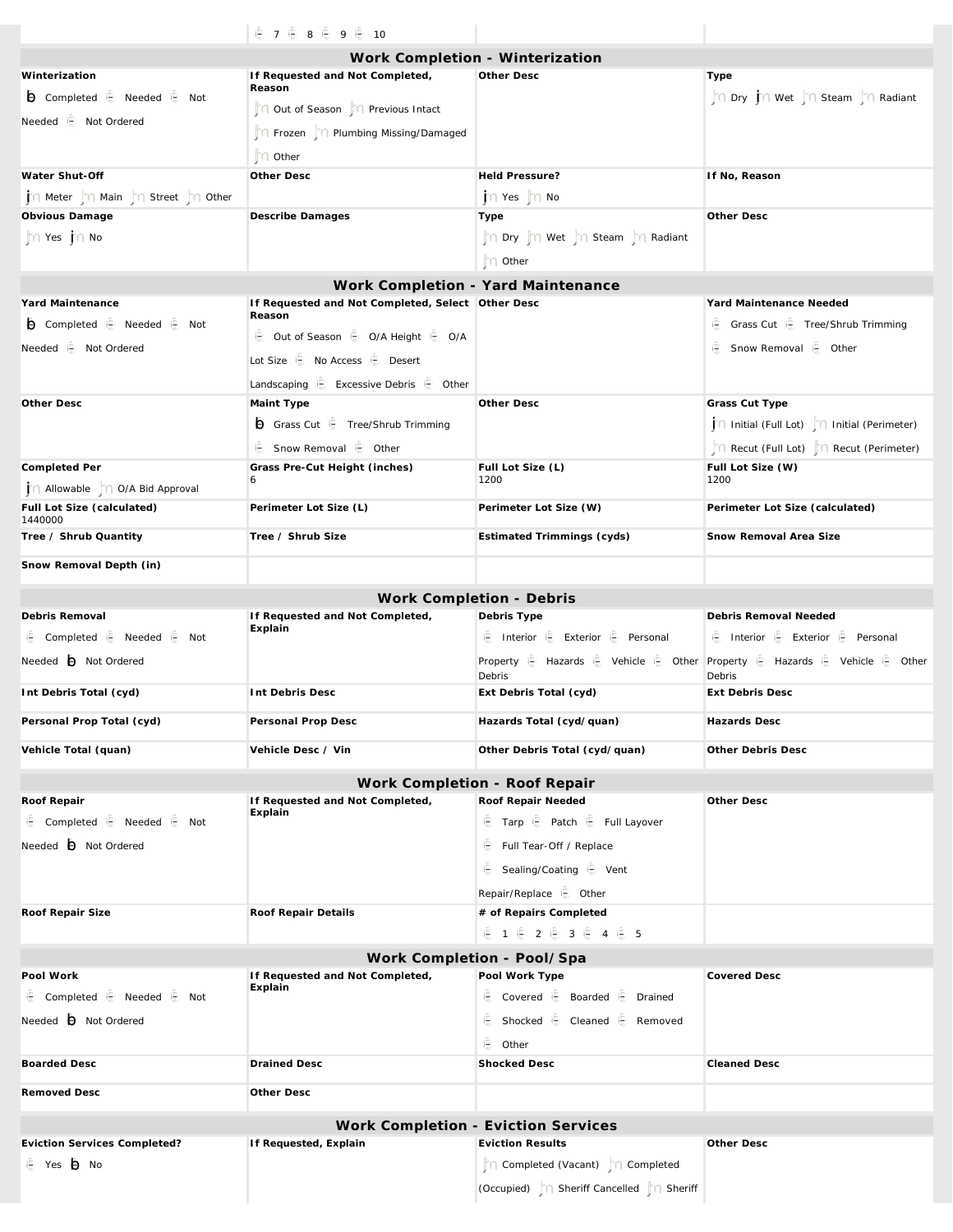|                                                                |                                                  | Not Present   0 Other                                  |                                                                          |
|----------------------------------------------------------------|--------------------------------------------------|--------------------------------------------------------|--------------------------------------------------------------------------|
| Eviction Form Completed?                                       | If No, Explain                                   | Sheriff Name                                           | Sheriff Badge #                                                          |
| $\mathbb{M} \cap$ Yes $\mathbb{M} \cap$ No                     |                                                  |                                                        |                                                                          |
| # Crew Members                                                 | <b>Eviction Start Time</b>                       | Eviction Stop Time                                     | Total Man Hours                                                          |
| 毛 1 毛 2 毛 3 毛 4 毛 5 毛 6                                        |                                                  | <b>€</b> 8:00am <b>€</b> 8:30am <b>€</b> 9:00am        |                                                                          |
| € 7 6 8 6 9 6 10                                               | <b>● 9:30am</b> ● 10:00am ● 10:30am              | <b>● 9:30am</b> ● 10:00am ● 10:30am                    |                                                                          |
|                                                                | <b>€ 11:00am € 11:30am € 12:00pm</b>             | <b>● 11:00am</b> ● 11:30am ● 12:00pm                   |                                                                          |
|                                                                | <b>● 12:30pm ● 1:00pm ● 1:30pm</b>               | <b>● 12:30pm ● 1:00pm ● 1:30pm</b>                     |                                                                          |
|                                                                | 2:00pm   2:30pm   3:00pm                         | <b>● 2:00pm ● 2:30pm ● 3:00pm</b>                      |                                                                          |
|                                                                | <b>● 3:30pm ● 4:00pm ● 4:30pm</b>                | <b>● 3:30pm ● 4:00pm ● 4:30pm</b>                      |                                                                          |
|                                                                | <b>€</b> 5:00pm <b>€</b> 5:30pm <b>€</b> 6:00pm  | <b>€</b> 5:00pm <b>€</b> 5:30pm <b>€</b> 6:00pm        |                                                                          |
|                                                                | <b>€ 6:30pm € 7:00pm € 7:30pm</b>                | i⊜ 6:30pm i⊜ 7:00pm i⊜ 7:30pm                          |                                                                          |
|                                                                |                                                  | <b>● 8:00pm ● 8:30pm ● 9:00pm</b>                      |                                                                          |
|                                                                | <b>● 9:30pm</b> ● 10:00pm                        | <b>● 9:30pm</b> ● 10:00pm                              |                                                                          |
| Personals Removed?                                             | Removed Total (cyd)                              | Moved to                                               | Storage Facility Name                                                    |
|                                                                |                                                  | Curb E Storage Facility E Disposed                     |                                                                          |
| $\mathcal{L} \cap \mathsf{Yes}$ $\mathcal{L} \cap \mathsf{No}$ |                                                  |                                                        |                                                                          |
| Storage Facility Ph                                            | Other Desc                                       | i <sup>2</sup> Other<br>Other Eviction Work Completed? |                                                                          |
|                                                                |                                                  |                                                        |                                                                          |
|                                                                |                                                  | Work Completion - Allow Access                         |                                                                          |
| Allow Access Completed?                                        | If Requested, Explain                            | <b>Access Start Time</b>                               | Access Stop Time                                                         |
| i <sup>e</sup> Yes io No                                       |                                                  | <b>€</b> 8:00am <b>€</b> 8:30am <b>€</b> 9:00am        | <b>€</b> 8:00am <b>€</b> 8:30am <b>€</b> 9:00am                          |
|                                                                |                                                  | <b>● 9:30am</b> ● 10:00am ● 10:30am                    | <b>● 9:30am</b> ● 10:00am ● 10:30am                                      |
|                                                                |                                                  | <b>● 11:00am</b> ● 11:30am ● 12:00pm                   | <b>€ 11:00am € 11:30am € 12:00pm</b>                                     |
|                                                                |                                                  | <b>● 12:30pm ● 1:00pm ● 1:30pm</b>                     | <b>€ 12:30pm € 1:00pm € 1:30pm</b>                                       |
|                                                                |                                                  | <b>● 2:00pm</b> ● 2:30pm ● 3:00pm                      |                                                                          |
|                                                                |                                                  | <b>● 3:30pm</b> ● 4:00pm ● 4:30pm                      | 1 3:30pm 1 4:00pm 1 4:30pm                                               |
|                                                                |                                                  |                                                        | <b>€</b> 5:00pm <b>€</b> 5:30pm <b>€</b> 6:00pm                          |
|                                                                |                                                  | i⊜ 6:30pm i⊜ 7:00pm i⊜ 7:30pm                          | <b>€ 6:30pm € 7:00pm € 7:30pm</b>                                        |
|                                                                |                                                  |                                                        |                                                                          |
|                                                                |                                                  | <b>€</b> 8:00pm <b>€</b> 8:30pm <b>€</b> 9:00pm        | <b>€</b> 8:00pm <b>€</b> 8:30pm <b>€</b> 9:00pm                          |
| <b>Total Access Hours</b>                                      | Access Granted To                                | i <sup>5</sup> 9:30pm i <sup>5</sup> 10:00pm           | i <sup>2</sup> 9:30pm i <sup>2</sup> 10:00pm                             |
| 0                                                              |                                                  |                                                        |                                                                          |
|                                                                |                                                  | Work Completion - Damage Report                        |                                                                          |
| Damage Report Completed?                                       | If Requested, Explain                            | Damage Report Total                                    | Repair Needed                                                            |
| i <sup>n</sup> Yes in No                                       |                                                  |                                                        | Missing handrails is Capping of open                                     |
|                                                                |                                                  |                                                        | gas or water lines is Installing dryer vent                              |
|                                                                |                                                  |                                                        | cover in Capping of bare wires                                           |
|                                                                |                                                  |                                                        | E Extermination E Graffiti presence                                      |
|                                                                |                                                  |                                                        | Fig. Trip hazard E Demolition needed                                     |
|                                                                |                                                  |                                                        |                                                                          |
|                                                                |                                                  |                                                        | <b>E</b> Decorative pond removal <b>E</b> Cleaning                       |
|                                                                |                                                  |                                                        | of moldy/mildewed refrigerator if Removal<br>of satellite dish from roof |
| Damage Reason(s)                                               |                                                  |                                                        |                                                                          |
|                                                                |                                                  |                                                        |                                                                          |
|                                                                |                                                  | Work Completion - Other                                |                                                                          |
| Other Work Completed?<br>i <sup>e</sup> Yes io No              | Other Work Completed Details /<br>Comments?      |                                                        |                                                                          |
|                                                                |                                                  |                                                        |                                                                          |
|                                                                |                                                  | Lock(s) Completed                                      |                                                                          |
| Lock Type<br>E Knob O Deadbolt E Padlock                       | Location                                         | Keycode                                                | Other Desc                                                               |
|                                                                | <b>b</b> Front <i>i</i> e Rear ie Side ie Garage | → A389 € 11635 € 22435 € 33535                         |                                                                          |
| Padlock & Hasp  Slide Lock (Pair)                              | Man is Garage O/H is Outbuilding                 | 1 35241 € 44535 € 44635                                |                                                                          |
| <b>Window Lock</b>                                             | Crawlspace E Fence/Gate E Other<br>Door / Gate   | <b>€ 55535 € 66435 € 66767 € Other</b>                 |                                                                          |
|                                                                |                                                  | i⊜ N/A                                                 |                                                                          |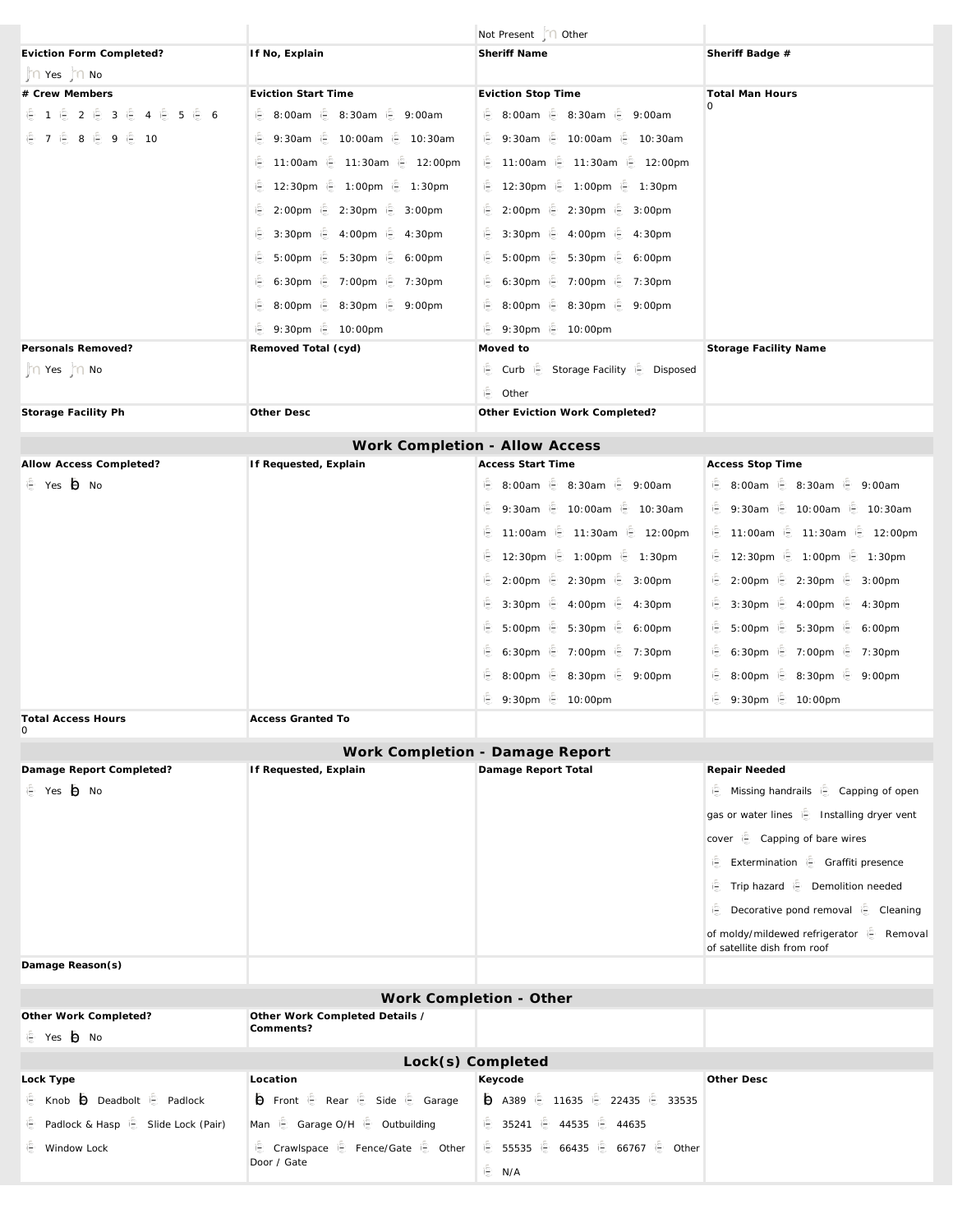| Dump Receipt               |                |                   |                     |  |
|----------------------------|----------------|-------------------|---------------------|--|
| Tax ID                     | <b>BILL TO</b> | Dump Site Phone # | Site street address |  |
| Site City                  | Site State     | Site Zip          | Date Dumped1        |  |
| Description1               | Quantity1      |                   | Date Dumped2        |  |
| Description2               | Quantity2      |                   | Date Dumped3        |  |
| Description3               | Quantity3      |                   | Date Dumped4        |  |
| Description4               | Quantity4      |                   | Date Dumped5        |  |
| Description5               | Quantity5      | Dump Site         | Date                |  |
| <b>Additional Comments</b> |                |                   |                     |  |
| Note                       |                |                   |                     |  |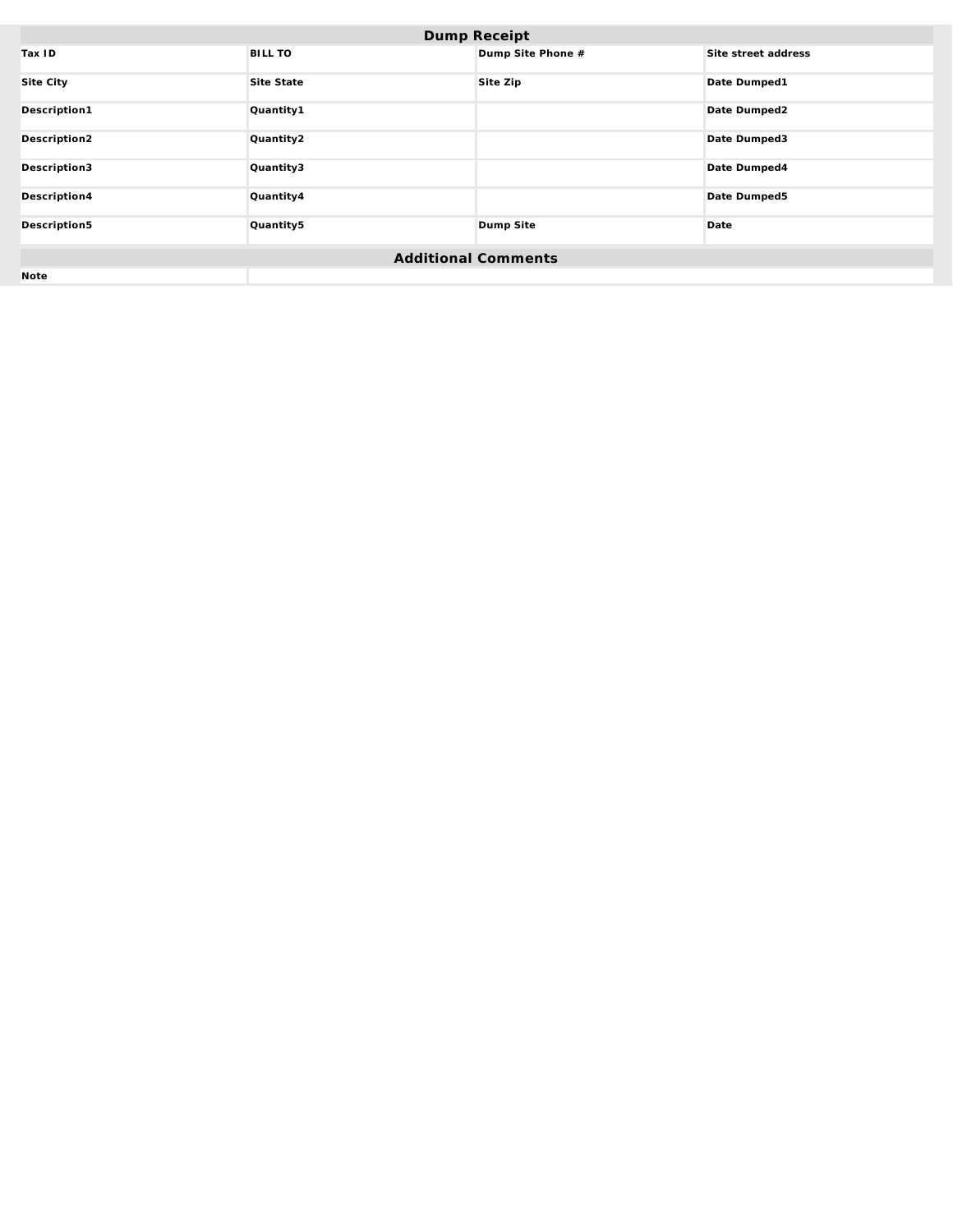### **Job Pictures for** *PPO - Initial Secure*

*Powered by ezInspections.comTM*





989879 - 003 989879 - 014



989879 - 016



989879 - 018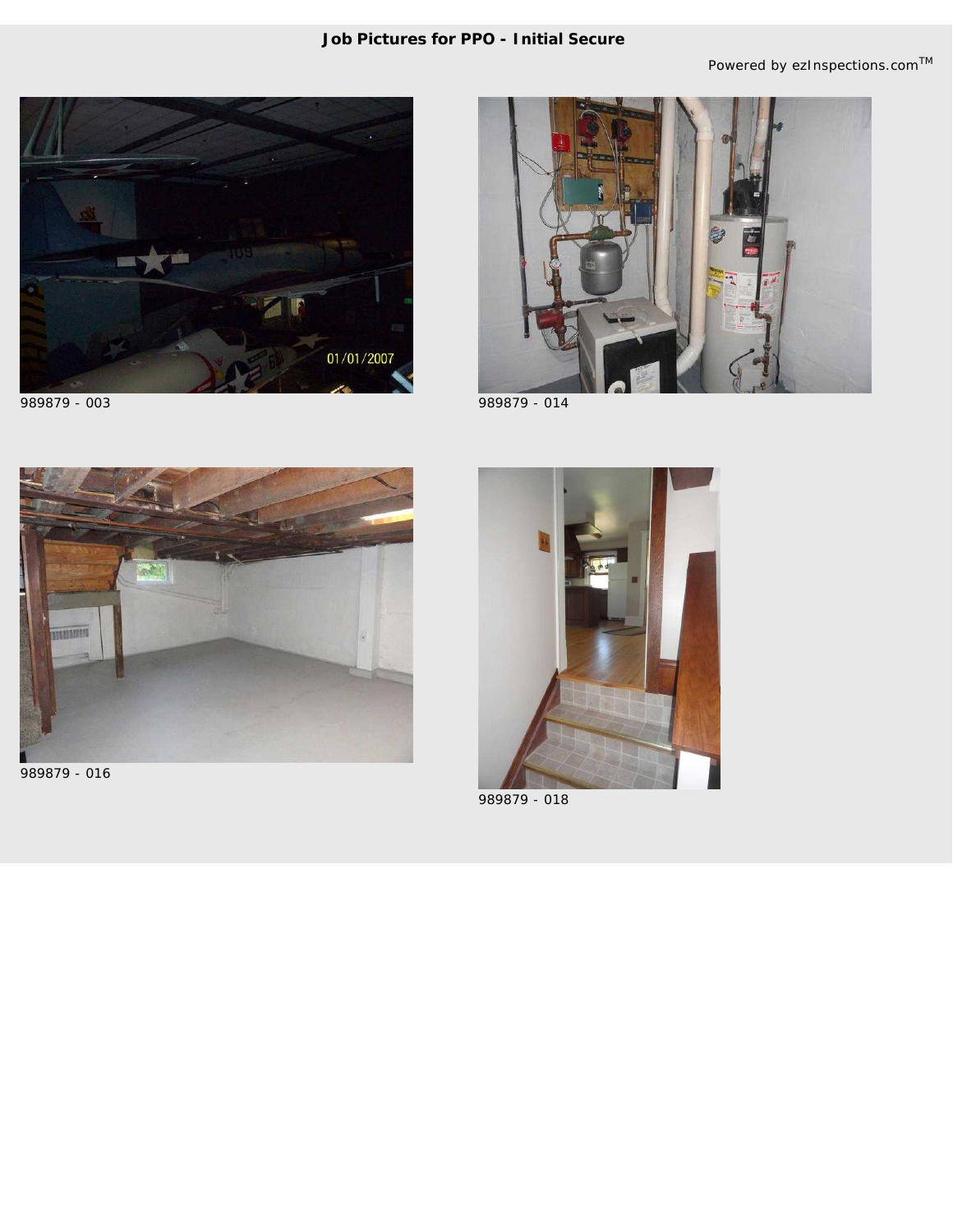## **Job Pictures for** *PPO - Initial Secure*

*Powered by ezInspections.comTM*





989879 - 020



989879 - 017 989879 - 019



989879 - 005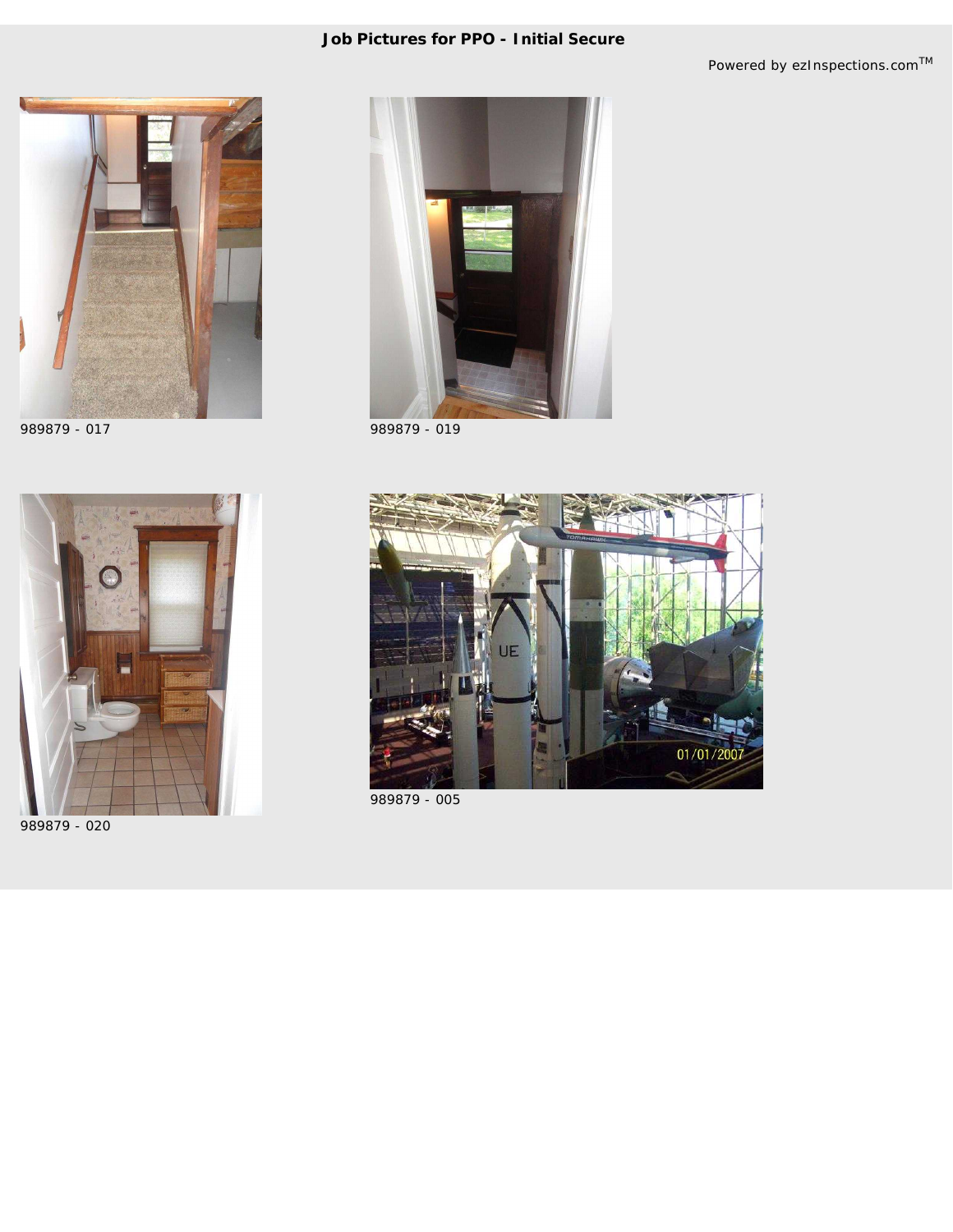



989879 - 007 989879 - 021



989879 - 002